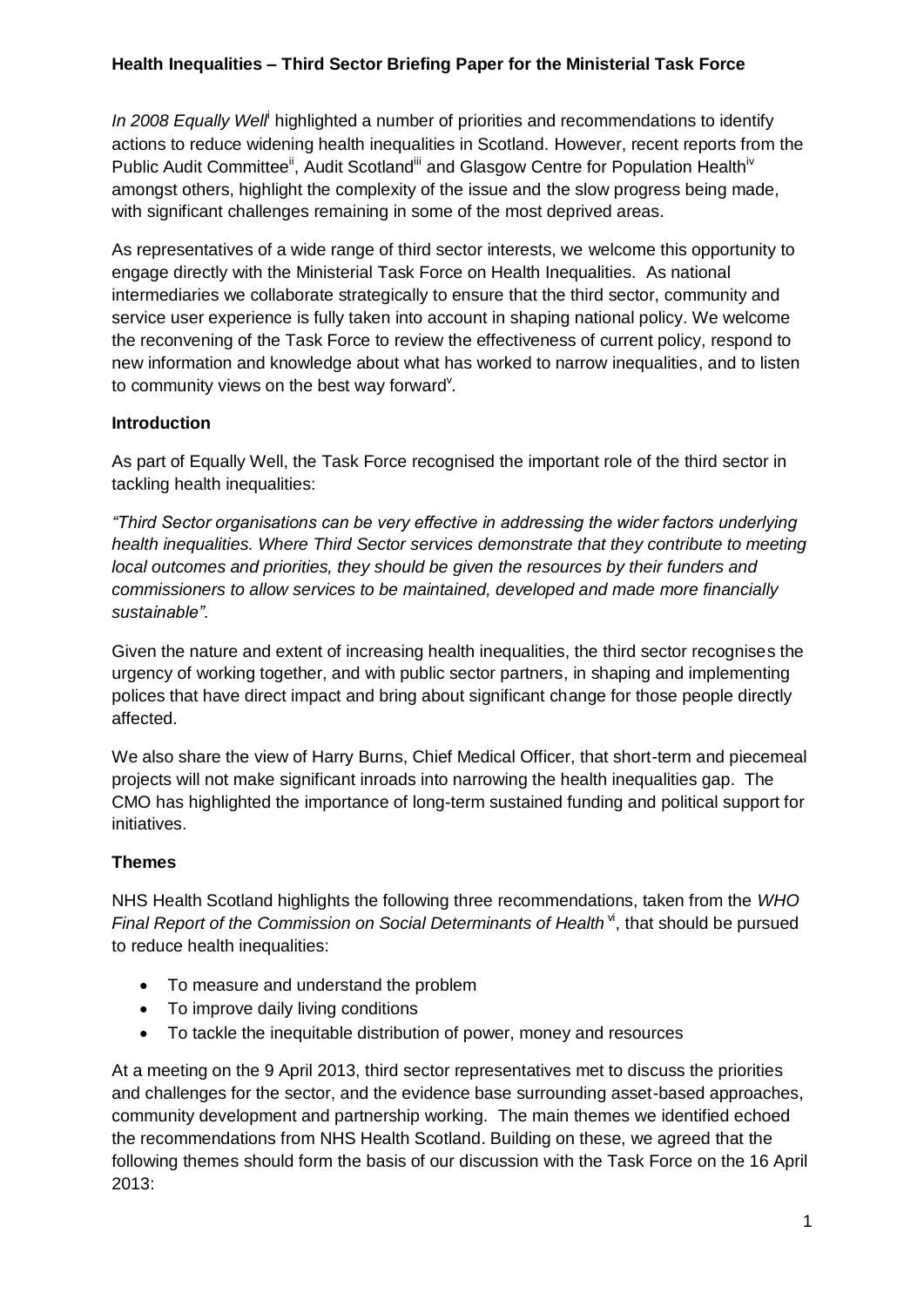# **Health Inequalities – Third Sector Briefing Paper for the Ministerial Task Force**

- 1. The third sector has a track record and rich evidence base of supporting communityled/person-centred solutions with a focus on capacity building and empowering people, self-management and asset-based approaches, and the subsequent impact of this on health inequalities. However, this is still not well understood by all public sector partners and consequently the third sector is not effectively harnessed as a resource in terms of the health inequalities agenda. Grassroots initiatives, such as befriending schemes, community hubs, lunch clubs and walking groups, build social capital and can help prevent and reduce inequalities. Further work needs to be undertaken to articulate the contribution of the third sector to narrowing the gap around health inequalities, as well as how to measure initiatives and projects, and use this evidence to inform on a larger scale.
- 2. There needs to be discussion around a joined-up approach to address the need for working at all levels to tackle the inequitable distribution of power, money and resources. There should be a holistic approach, starting up-stream, to address the underlying causes of health inequalities and prevent them undermining people's life chances. There should be a focus on preventative work and early interventions; this requires looking at the wider determinants of health including children's pre-birth and early years, education, income, employment, housing, transport and social networks.
- 3. There also needs to be discussion around mainstreaming and scaling up successful third sector approaches, particularly within the current economic climate. The third sector is still far from being an equal partner with the public sector in terms of planning, commissioning and service delivery, due to structural and cultural challenges. There should be an increased focus on capacity and partnership at a strategic and operational level, as well as the awareness of what is available locally to enhance health provisions. Addressing the wider determinants of health requires multi-disciplinary and multi-agency working if real progress is to be made tackling health inequalities; there should be a focus on public participation and co-production, and public-social partnerships.

We also identified the following areas for consideration:

- The need for effective and equal working relationships and partnerships between the third sector and public sector, in particular at community planning partnership and health and social care partnership levels.
- A more integrated, joined up and focused approach across key areas including health, social care, education, employment, housing, justice and sport.
- The barriers to healthcare that can adversely impact on health outcomes for particular groups, e.g. people with mental health and long term conditions, and BME and LGBT communities.

# **Contributors**

Coalition Of Care Providers Scotland, Community Food and Health (Scotland), Community Health Exchange (CHEX), The Health and Social Care Alliance Scotland, Scottish Healthy Living Centre Alliance, Scottish Council for Voluntary Organisations (SCVO), Senscot, Voluntary Action Scotland, Voluntary Health Scotland.